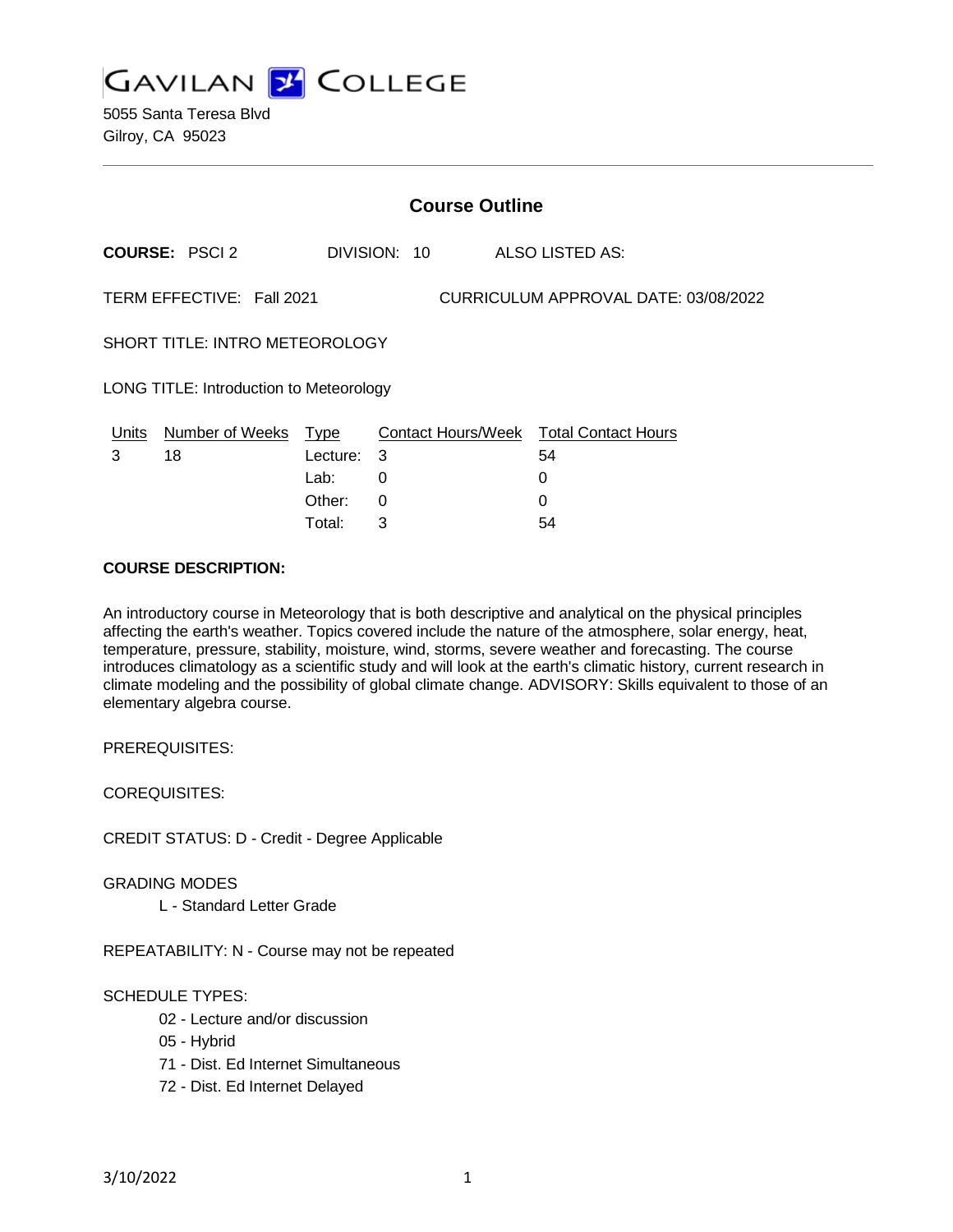# **STUDENT LEARNING OUTCOMES:**

By the end of this course, a student should:

- 1. Identify and interpret the symbols on a weather map.
- 2. Compare and contrast the different mechanisms that produce heating imbalances in the atmosphere.
- 3. Explain the relation between the wind field and pressure patterns.

## **COURSE OBJECTIVES:**

By the end of this course, a student should:

1. Identify principal weather systems that are plotted on surface weather maps, describe properties of weather systems, define common parameters used to describe the state of the atmosphere, explain advantages of satellite observations, distinguish between visible and infrared satellite images, apply the 'hand-twist' model of wind direction to the circulation in actual highs and lows, draw isobars to show the pattern of surface air pressure across the nation at map time.

2. Describe how air temperature changes as air pressure changes, make clouds appear and disappear in a bottle, describe the role condensation nuclei play to enhance cloud formation, explain how most clouds form in the atmosphere.

3. List the principal components of the atmosphere's planetary-scale circulation, describe the linkage between the subtropical anticyclones and the trade winds, describe the linkage between the subtropical anticyclones and the westerlies.

4. List the characteristics of a severe thunderstorm, sketch the synoptic weather pattern that favors severe thunderstorms, describe the atmospheric conditions that precede a lighting discharge. Describe the appearance of thunderstorms on visible satellite imagery. Identify probable locations of thunderstorms on infrared satellite imagery. List some of the characteristics of the path of an intense tornado. Describe the general weather conditions favorable for formation of tornadic thunderstorms. Explain why winds on one side of a tornado may be stronger than winds on the other side.

## **CONTENT, STUDENT PERFORMANCE OBJECTIVES, OUT-OF-CLASS ASSIGNMENTS**

Curriculum Approval Date: 03/08/2022

4 Hours

CONTENT: Introduction to basic characteristics of weather, sources of weather information, various parameters that are used to describe the state of the atmosphere. This is the Preview module, designed by the American Meteorological Society to let students become familiar with the course.

## 3 Hours

CONTENT: Introduction to basic characteristics of weather, sources of weather information, various parameters that are used to describe the state of the atmosphere.

## 4 Hours

CONTENT: Introduction to atmosphere: origin, composition and structure.Distinguishing between weather and climate.

## 3 Hours

CONTENT: Solar and terrestrial radiation. Study of the flow of electromagnetic radiation into and out of the Earth-atmosphere system.

## 4 Hours

CONTENT: Heat, temperature and atmospheric circulation. Introduction to the measure of temperature, how heat is transported via conduction, convection, and phase changes of water. Distinguishing between sensible heating and latent heating, and their importance on a global scale.

## 3 Hours

CONTENT: Air pressure. Discussion of an aneroid barometer compared to a mercury barometer, discuss the significance of air pressure tendency for local weather forecasting. Show how the gas law applies to the atmosphere, how surface air pressure varies with different types of air masses, how divergence and convergence of horizontal winds can cause changes in air pressure.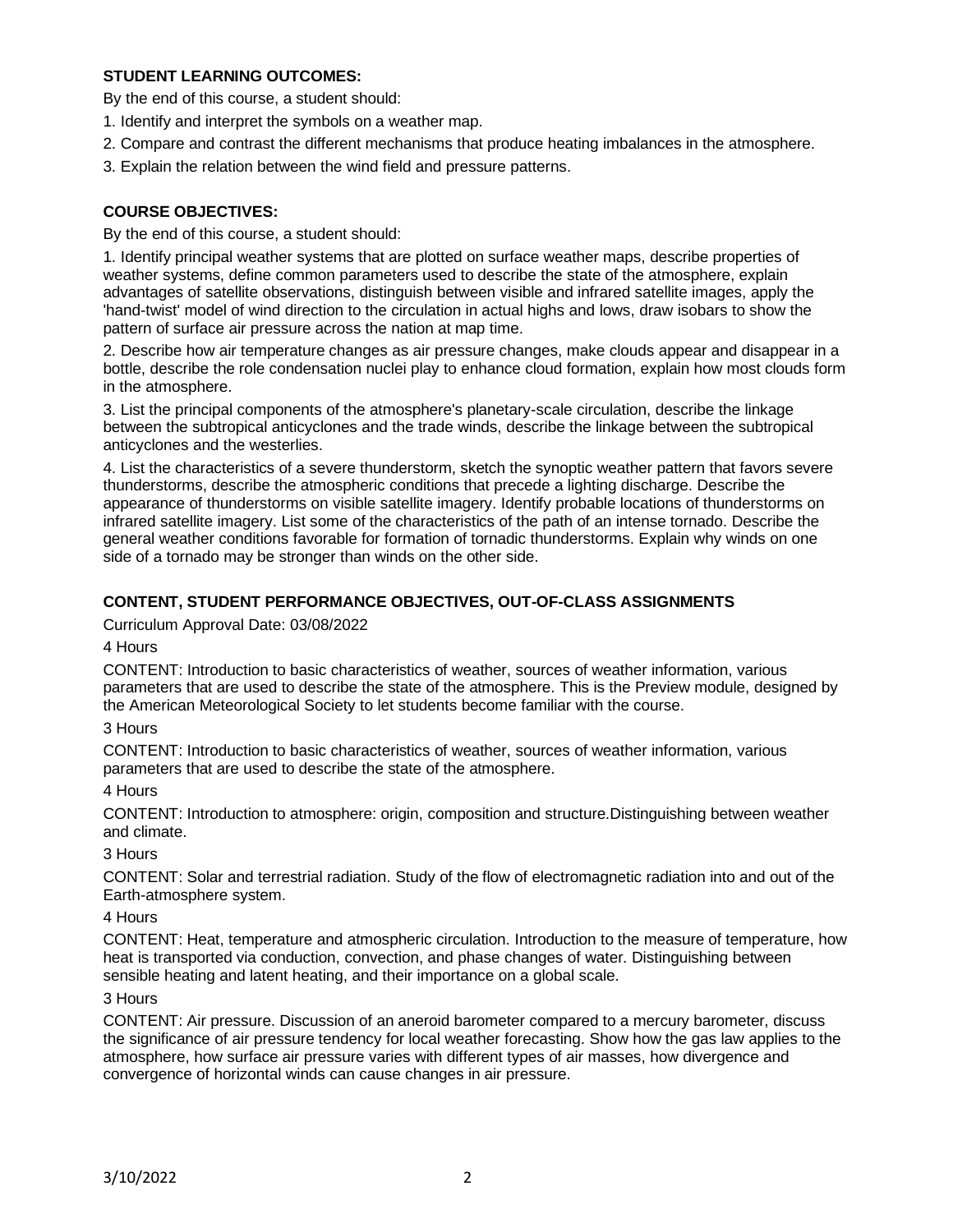# 4 Hours

CONTENT: Humidity, saturation and stability. First of three sections on moisture in the atmosphere, describing fundamental concepts of global water cycles, ways of expressing water vapor concentration, the nature of saturation through expansional cooling, stability of air, and lifting processes.

### 3 Hours

CONTENT: Humidity, saturation and stability. Second section on moisture in the atmosphere, considering cloud formation and classification, fog, precipitation processes and forms, and weather radar.

4 Hours

CONTENT: Clouds, precipitation and weather radar. Third section on moisture in the atmosphere, considering cloud formation and classification, fog, precipitation processes and forms, and weather radar.

# 3 Hours

CONTENT: Wind and weather. Discussion of atmospheric circulation and weather systems, forces (pressure gradient, centripital, Coriolis, friction and gravity) that initiate and shape the wind.

### 3 Hours

CONTENT: Atmosphere's Planetary Circulation. This and the next three sessions are concerned with the genesis and characteristics of a variety of weather systems. We examine these systems in order of decreasing spatial scale, beginning with the largest scale, the global or planetary circulation. Semipermanent pressure systems, wind belts, and the Intertropical Convergnece Zone (ITCZ) are principal features of the planetary-scale circulation.

#### 3 Hours

CONTENT: The second of four sessions concerned with the genesis and characteristics of a variety of weather systems. The Intertropical Convergence Zone (ITCZ) and El Nino will be examined as principal features of the atmospheric circulation.

### 4 Hours

CONTENT: Weather systems of middle latitudes. This session covers synoptic-scale weather systems plus selected regional and local circulation systems that affect the weather of middle latitudes. Air masses,

fronts, cyclones, and anticyclones are plotted on surface weather maps.

## 3 Hours

CONTENT: Thunderstorms and tornadoes. This session covers the genesis, properties, and hazards of thunderstorms and tornadoes. We describe the three stages in the life cycle of a thunderstorm cell (cumulus, mature, and dissipating) and distinguish among single-cell and multi-cellular thunderstorms.

## 4 Hours

CONTENT: Tropical weather systems. In this session we examine tropical weather systems with primary focus on hurricanes and tropical storms. We describe the characteristics of hurricanes, their geographical and seasonal distribution, hazards associated with hurricanes, and the life cycle of tropical cyclones.

2 Hours

Final exam

## **METHODS OF INSTRUCTION:**

Online lectures, student investigations, exams, and online weather projects.

## **OUT OF CLASS ASSIGNMENTS:**

Required Outside Hours 108

Assignment Description

1. Regularly assigned homework that requires students to analyze and study pertinent text material, solved examples and lecture notes.

2. Regularly assigned homework that requires students to apply the principles and skills covered in class by solving related problems.

3. Writing assignments/reports on topics related to meteorology.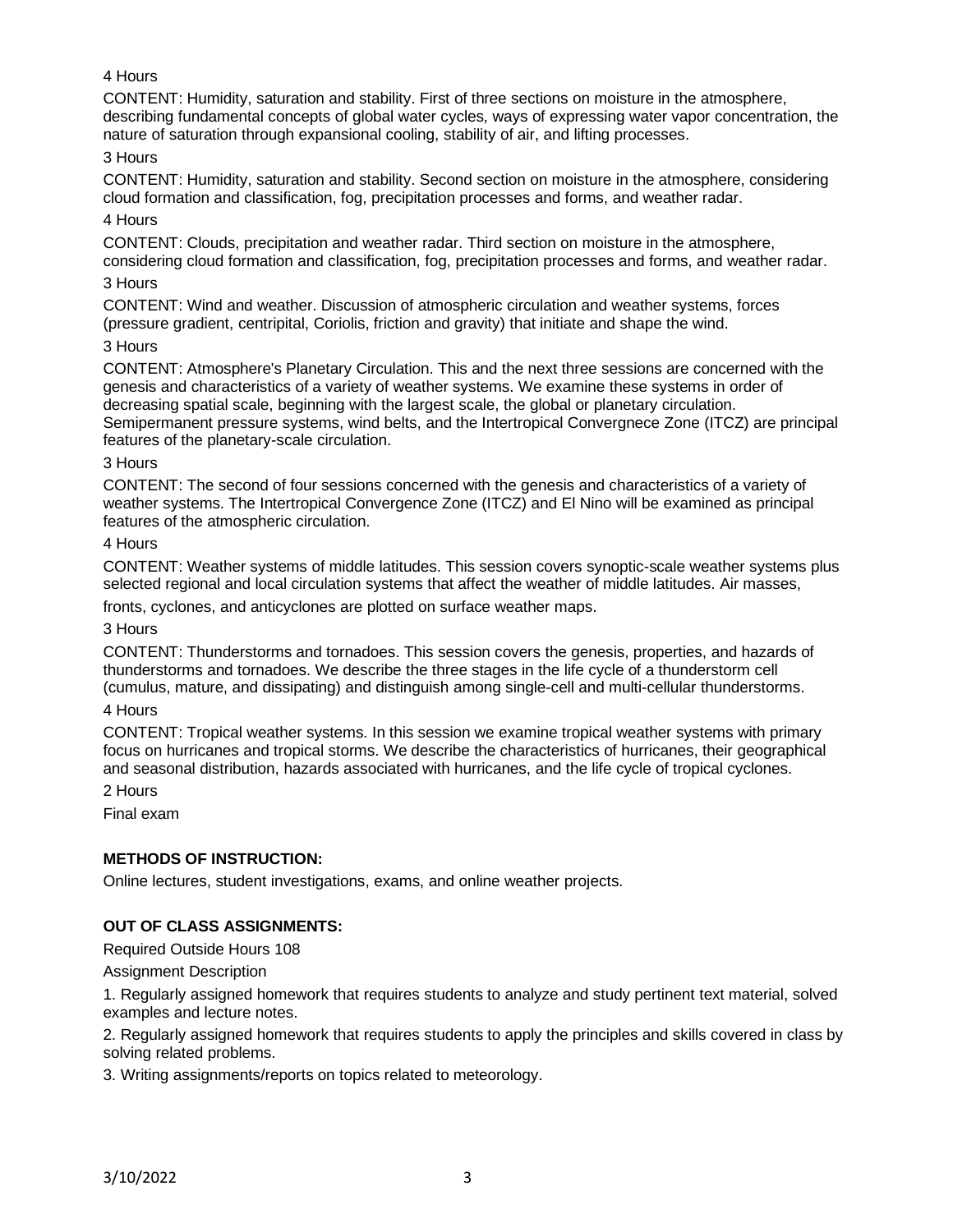# **METHODS OF EVALUATION:**

Objective examinations Evaluation Percent 40 Evaluation Description Objective examinations including multiple choice, true/false, matching items, completion, short answer/essay questions. Problem-solving assignments Evaluation Percent 60 Evaluation Description Homework problems; Online investigations; individual projects; group projects

### **REPRESENTATIVE TEXTBOOKS:**

Weather Studies: Introduction to Atmospheric Science, 7th Edition, Elizabeth Mills, American Meteorological Society, 2020. ISBN: 1944970606 14 Grade Verified by: David Argudo Weather Studies eInvesigations Manual, 2015-2016 and Summer 2016.